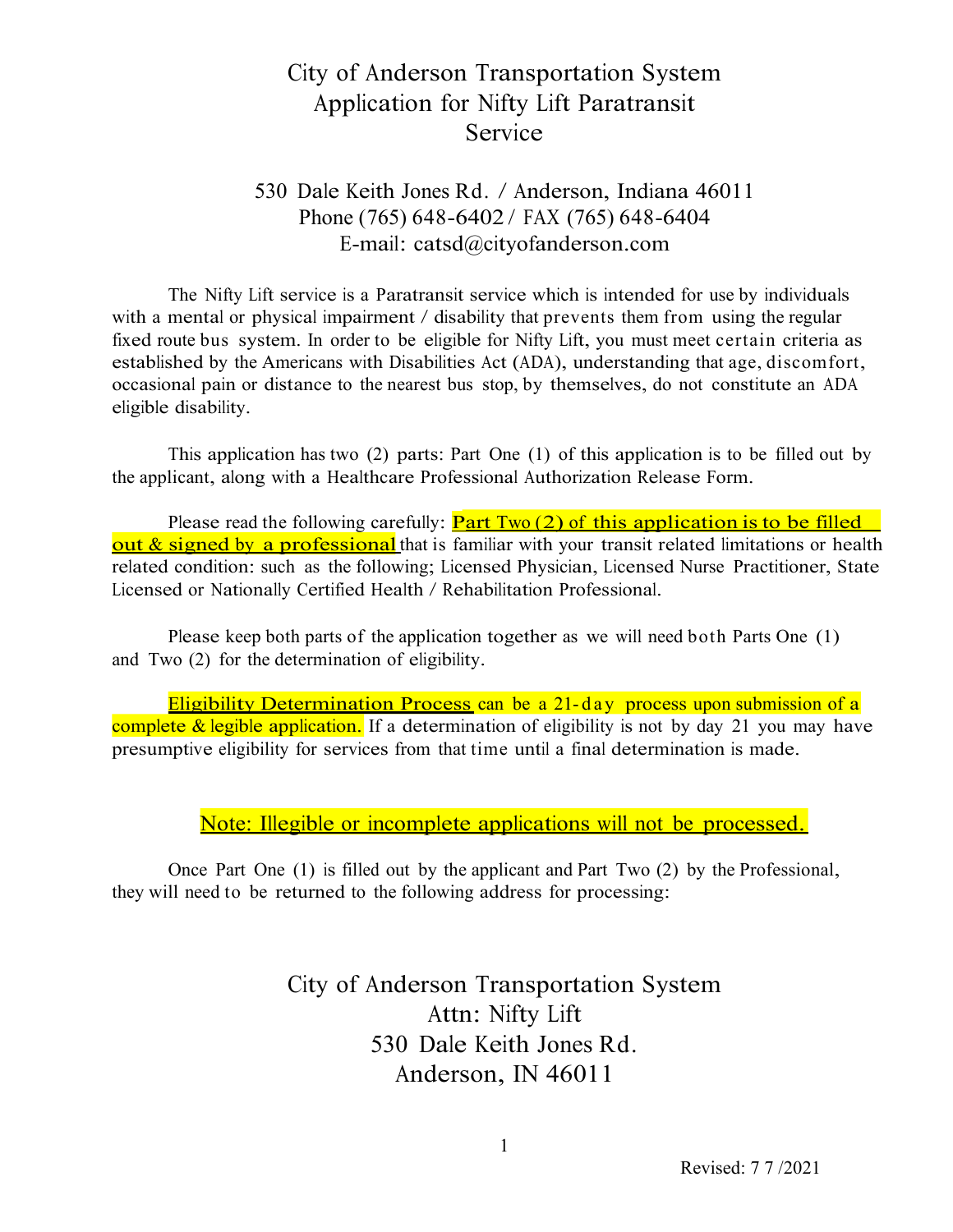# Part One (1)

## To be completed by the Applicant

| Name: $\frac{1}{\sqrt{1-\frac{1}{2}} \cdot \frac{1}{2}}$                                | Date:                   |
|-----------------------------------------------------------------------------------------|-------------------------|
|                                                                                         |                         |
|                                                                                         | State: <u>Zip Code:</u> |
|                                                                                         |                         |
|                                                                                         |                         |
|                                                                                         |                         |
| Do you use any of the following? (Check all that apply)                                 |                         |
| Manual Wheelchair: _______ Electric Wheelchair: ____ Sport Wheelchair: _________        |                         |
| Power Scooter: ______ Walker: ____ Cane: ______ Crutches: ______________________        |                         |
|                                                                                         |                         |
| If you use a Wheelchair / Scooter is it? (Check all that apply)                         |                         |
| Collapsible: _____Wider than 32 Inches: _______Longer than 52 inches: ___________       |                         |
| Is the combined weight of you and the mobility device over 800lbs? Yes ______No _______ |                         |
|                                                                                         |                         |
| Do you require a Personal Care Attendant (PCA) when traveling? Yes ____ No ______       |                         |
| If you travel with a PCA does this person assist you with:                              |                         |
|                                                                                         |                         |
|                                                                                         |                         |
| Assist you at your pickup and destination? Yes____No____                                |                         |
|                                                                                         |                         |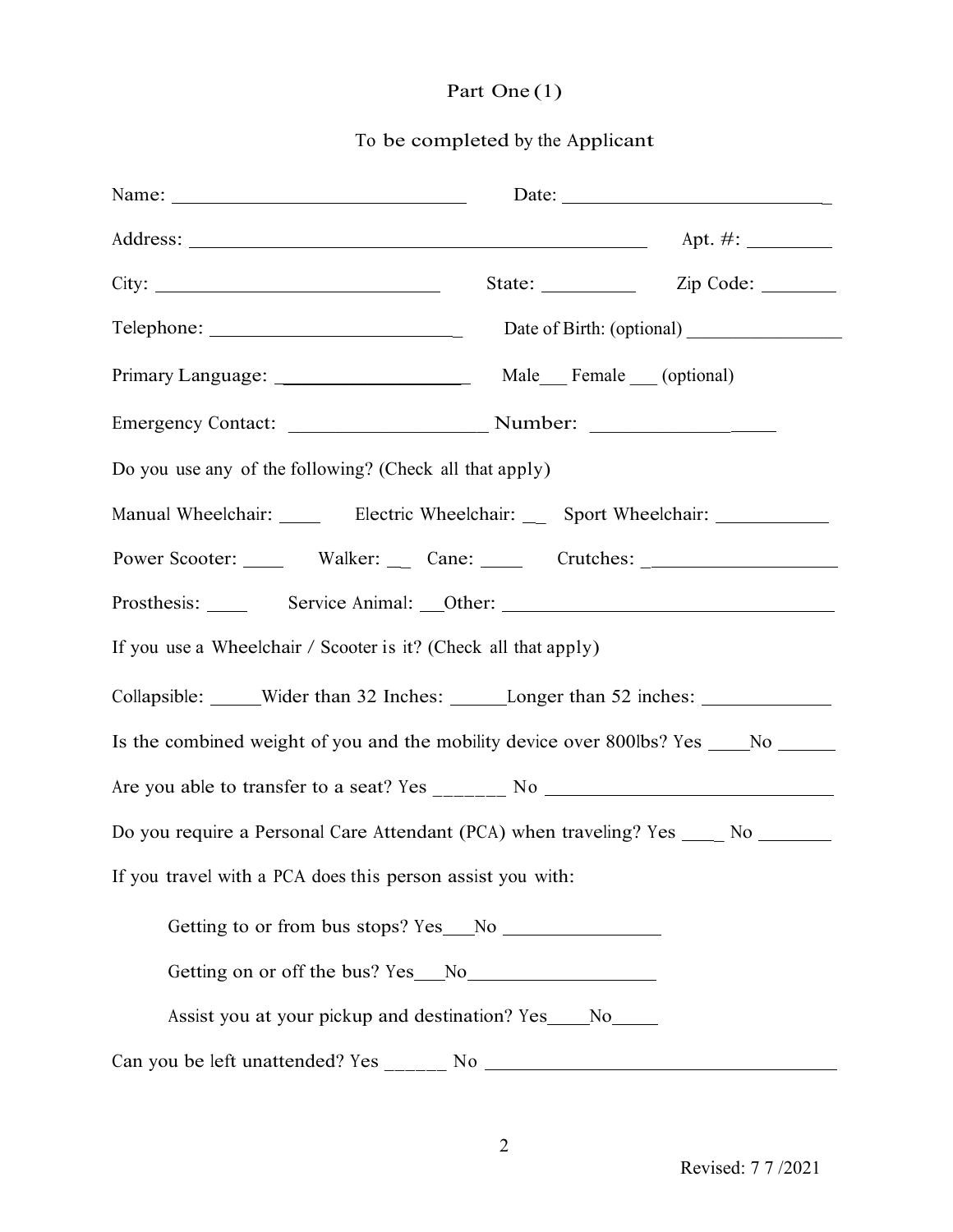| Can you independently travel from your home to the nearest bus stop? Yes |  |  |  |  |
|--------------------------------------------------------------------------|--|--|--|--|
|--------------------------------------------------------------------------|--|--|--|--|

If you answered no to the above question, please identify which barriers prevent you from having access:

| Curb or uneven surface: _____ Hill: _____ Night Blindness: ______________________   |
|-------------------------------------------------------------------------------------|
| Light Sensitive: ______ Inclement Weather: _______ Intersections: _______________   |
| Bus stop not accessible: ______Other: (explain) ________________________________    |
| How does your disability affect your use of the fixed route bus system?             |
| <u> 1989 - Johann Stoff, amerikansk politiker (d. 1989)</u>                         |
|                                                                                     |
|                                                                                     |
|                                                                                     |
|                                                                                     |
| Do you require information you receive to be in an alternate format? Yes __ No ____ |
| If yes, which of the following would you need?                                      |
| Braille: Large Print: ______Audio Cassette: ______Other: _______________________    |
| Did you complete this application by yourself? Yes: _____No: ___________________    |
| Applicant Signature:                                                                |
| If you answered no to the last question please fill out the following.              |
|                                                                                     |
|                                                                                     |
|                                                                                     |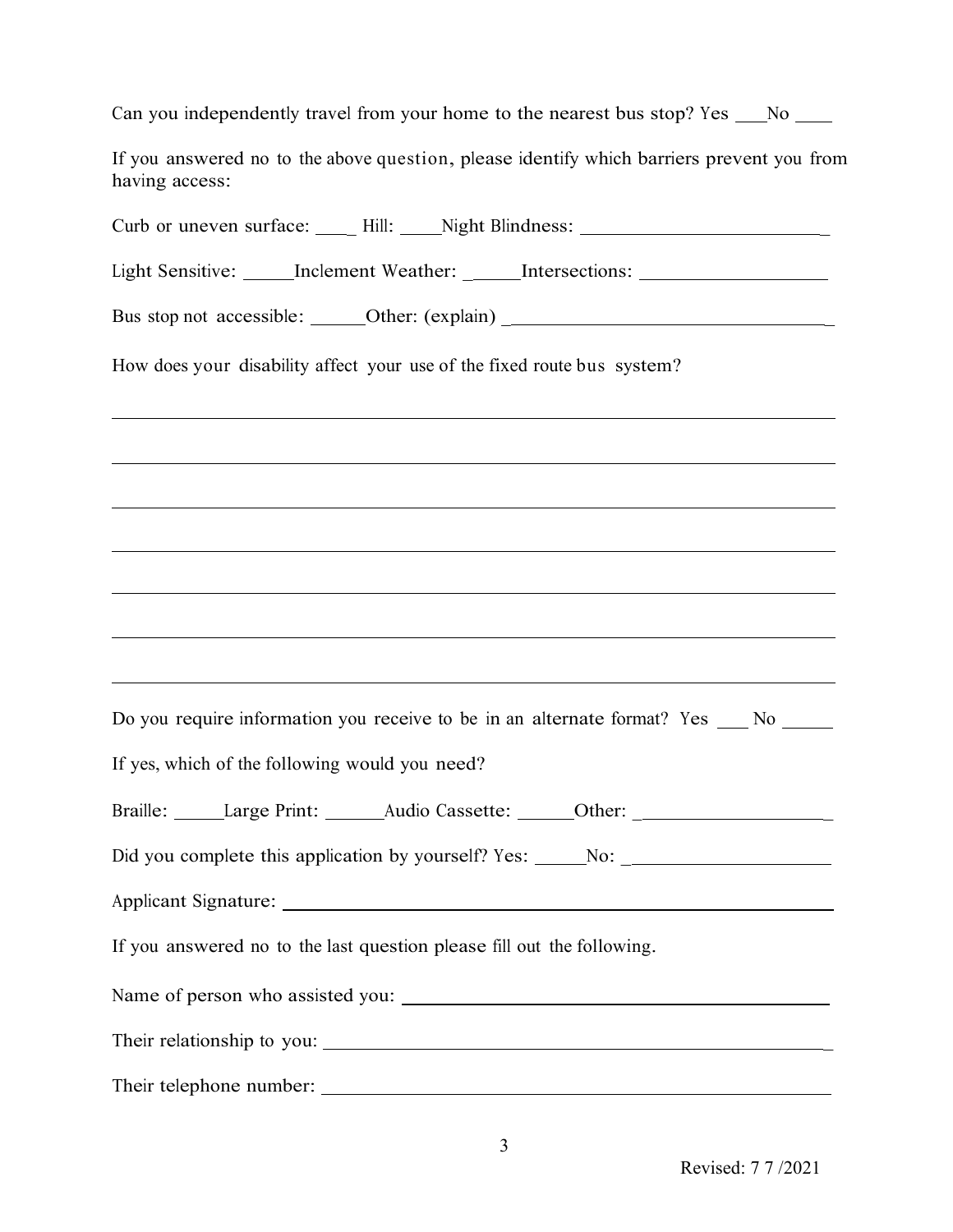#### City of Anderson Transportation Evaluation for Nifty Lift

#### Healthcare Professional Authorization Release Form

I hereby authorize \_\_\_\_\_\_\_\_\_\_\_\_\_\_\_\_\_\_\_\_\_\_\_\_\_\_\_\_\_\_(healthcare representative) to complete the following form from CATS for the eligibility of meeting the ADA paratransit application for CATS Nifty Lift Services.

Printed Name \_\_\_\_\_\_\_\_\_\_\_\_\_\_\_\_\_\_\_\_\_ Signature \_\_\_\_\_\_\_\_\_\_\_\_\_\_\_\_\_\_\_\_\_\_\_\_\_\_

Date \_\_\_\_\_\_\_\_\_\_\_\_\_\_\_\_\_\_\_\_\_\_\_\_\_\_\_\_\_\_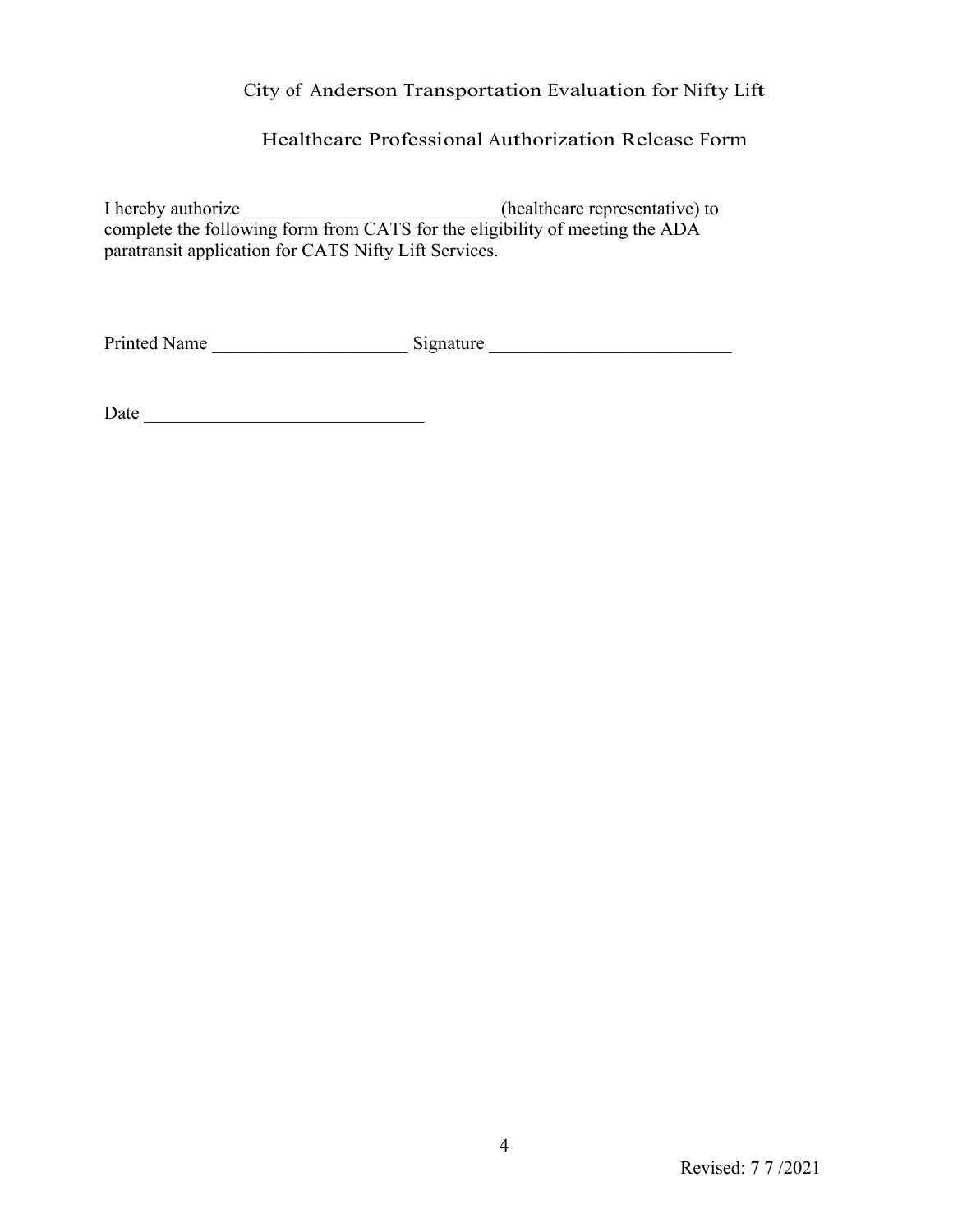(Print Name of Licensed Physician, Licensed Nurse Practitioner, State Licensed or Nationally Certified Health / Rehabilitation Professional that is familiar with your transit related limitations or health related condition.)

Please print or type the following information.

| your transit eligibility. | All released information will be kept confidential and used only for the purpose of evaluating |  |
|---------------------------|------------------------------------------------------------------------------------------------|--|
|                           |                                                                                                |  |
|                           | Print Applicant's Name                                                                         |  |
|                           |                                                                                                |  |
|                           | If anyone other than applicant, please fill in your name and relationship to                   |  |

Dear Health Care Professional:

applicant.

Federal Law requires that the City of Anderson Transportation System (C.A.T.S.) provide Paratransit services to persons who cannot use fixed route transit service. The information you provide in the attached Professional Verification will allow C.A.T.S. to make an appropriate evaluation of the applicant's transit capabilities. Please provide complete and specific information to describe how the applicant's functional abilities prevent them from using C.A.T.S. fixed route bus service and how the diagnosis impacts that ability, or inability. In the event you must disclose protected health information about the applicant, we have provided the applicant with an Authorization to Disclose Protected Health Information and asked them to include a copy with this letter.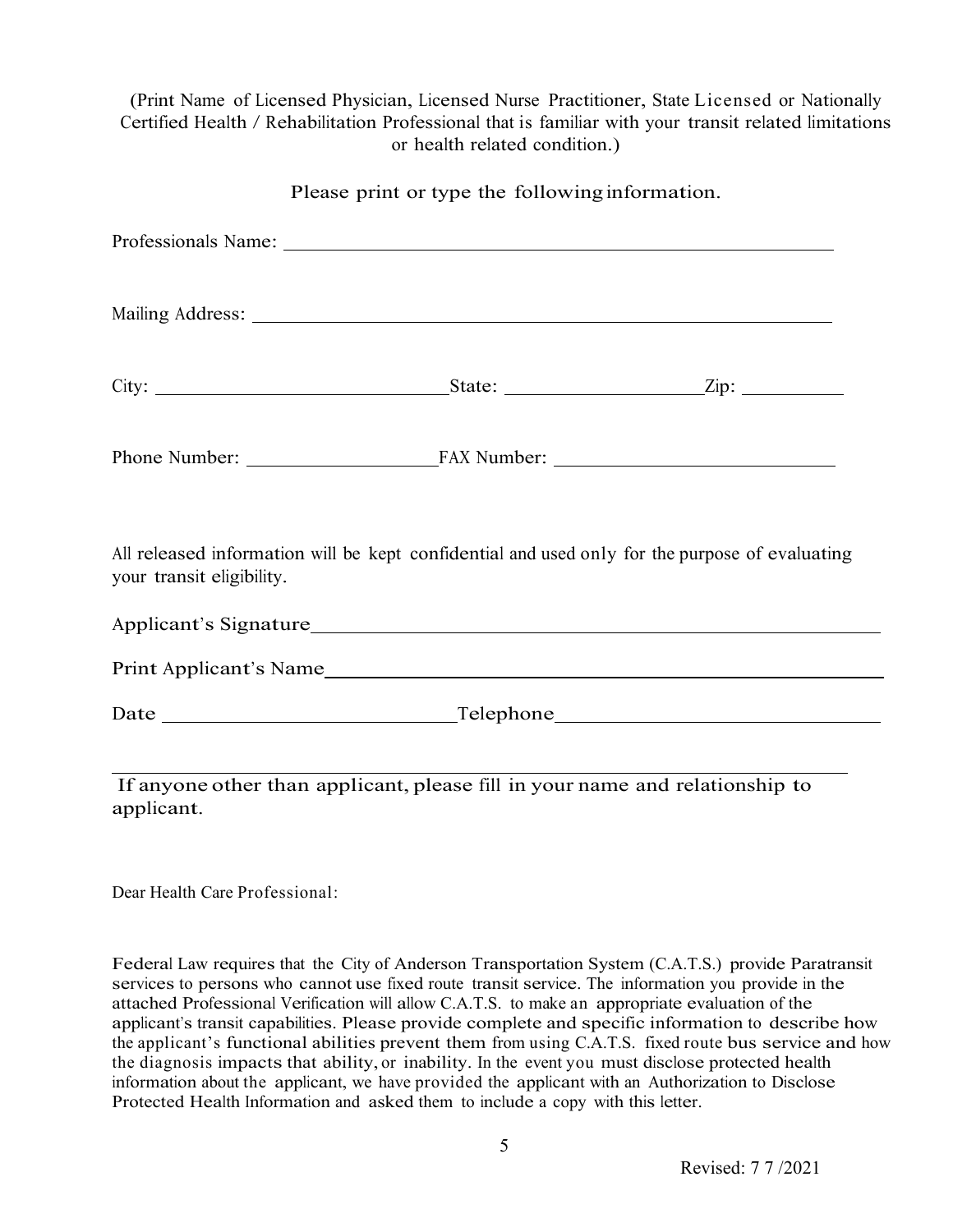In accordance with the "Americans with Disabilities Act of 1990" ADA and its regulations, Section 37- 123(e), there are specific categories under which a person would be considered ADA eligible for Paratransit service:

"Any individual with a disability who is unable, as the result of a physical or mental impairment (including a vision impairment), and without the assistance of another individual (except the operator of a wheelchair lift or other boarding assistance device), to board, ride, or disembark from any vehicle on the system which is readily accessible to and usable by individuals with disabilities."  $[37.123(e)(1)]$ 

"Any individual with a disability who has a specific impairment-related condition which prevents such individual from traveling to a boarding location or from a disembarking location on such system."  $[37.123(e)(3)]$ 

"The specific impairment-related condition must prevent the person from using the fixed route system. Age, discomfort, occasional pain or distance which makes getting to or from stops/stations more difficult does not confer eligibility. A determination of whether travel is difficult rather than "prevented" will need to be made." [37.123 (e) (3)]

"For anyone, going to a bus stop and waiting for a bus is more difficult and less comfortable than waiting for a vehicle at one's home. This is likely to be all the truer for an individual with a disability. But for many persons with disabilities, in many circumstances, getting to a bus stop is possible. If an impairment-related condition only makes the job of accessing transit more difficult than it might otherwise be, but does not prevent the travel, then the person is not eligible." [37.123 (e) (3)]

PLEASE NOTE: All of C.A.T.S. fixed route buses and Nifty Lift vehicles are equipped with ADA certified Passenger / Wheelchair lifts.

Your evaluation of each person must be based solely upon the individual's ability or inability to use regular transit service. Your verification should consider only the presence of disabling condition, not the applicant's age. Please exercise care in evaluating applicants for this service. False verification could result in travel limitation for persons legitimately qualified to use Paratransit. If you have any questions about the Application or the review process, please contact Nifty Lift at (765) 648-6403.

Nifty Lift staff is available to train or assist your office personnel in the handling of these applications.

Sincerely, Merle Jones, General Manager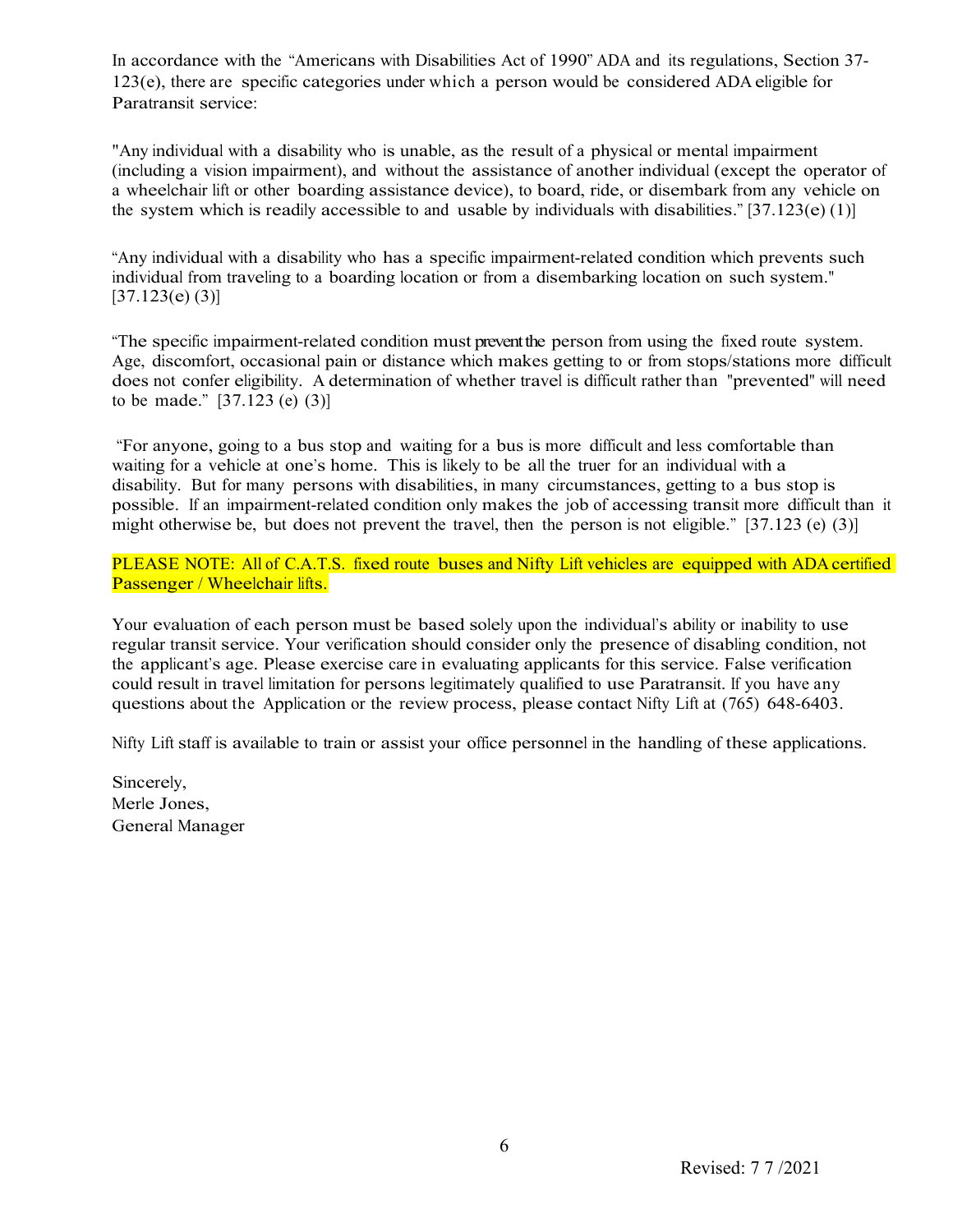# This part is to be completed by Medical Professional

### Physical Impairment

| Does the applicant Impairment / Disability prevent them from?                                                             |
|---------------------------------------------------------------------------------------------------------------------------|
| Riding ADA compliant fixed route buses? Yes _____No ____________________________                                          |
| Traveling 200 feet without assistance? Yes _______ No __________________________                                          |
| Climbing three (3) twelve (12) inch steps? Yes $\_\_\_\$ No $\_\_\_\_\_\_\_\_\_\_$                                        |
| Waiting outside without support for ten (10) minutes? Yes _____No ______________                                          |
| Does the applicant have difficulty breathing? Yes ______No _____________________                                          |
| Can the applicant travel alone, without an attendant? Yes _____No ______________                                          |
| Is the applicant a danger to themselves or others? Yes _______No _______________                                          |
| Is the applicant Impairment / Disability Permanent? Yes _____No ________________                                          |
| Is the Impairment / Disability Temporary? Yes _____No __________________________                                          |
| If it is Temporary can you give an approximate date of when they may resume normal<br>activities? Month ______Year ______ |
| Please describe in layman's terms any other Physical disability that we should be aware of:                               |
|                                                                                                                           |
|                                                                                                                           |
|                                                                                                                           |
|                                                                                                                           |
|                                                                                                                           |

 $\overline{\phantom{0}}$